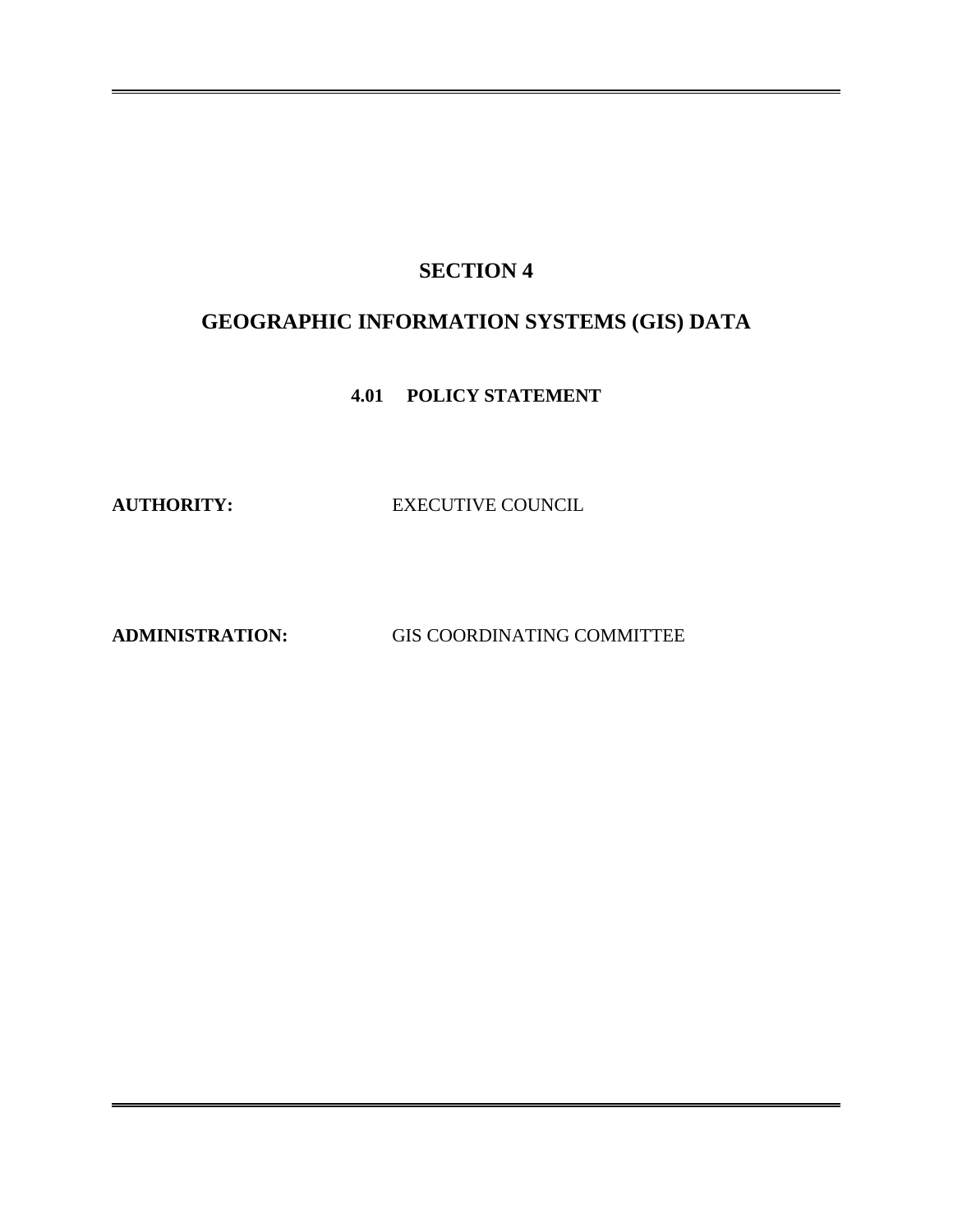4.01 Policy Statement

## **4.01 POLICY STATEMENT**

#### **1.0 BACKGROUND**

- 1.1 Geographic information systems (GIS) technology can be used for scientific investigations, land use, and development planning. For example, a GIS might allow emergency planners to easily calculate emergency response times in the event of a natural disaster, to find wetlands that need protection, to conduct precision farming, to optimize snowplow routes, or to conduct market analysis for business development.
- 1.2 In the last decade the Provincial Government has invested extensively in GIS projects to address the administration and management of property, infrastructure, and natural resources.
- 1.3 Through this work a significant amount of GIS based data has been assembled by several departments across government. This data represents a valuable asset to government and demand for access to this data from organizations and enterprises outside of government has grown steadily.
- 1.4 A GIS Coordinating Committee has been established to explore the opportunities to improve the delivery and management of GIS services within government and to explore ways to deliver GIS data to interested stakeholders outside of government in an efficient and appropriate manner.

#### **2.0 OBJECTIVE**

2.1 These policies will establish a framework for the stakeholders within government and outside government to work collaboratively with respect to the development, use and adoption of GIS applications and tools.

## **3.0 APPLICATION OF POLICY**

3.1 This policy applies to Departments or Reporting Entities which are designated as stewards or have maintenance responsibilities for the GIS data as outlined in Section 13 and Attachment 4.01-I of this policy.

## **4. POLICY APPROVAL/AUTHORITY**

4.1 This policy was approved by Executive Council Decision #D2002-526 (December 4, 2002) and Treasury Board Minute # 438/02. The pricing schedule and department names were amended by Treasury Board Minute #91/09 (May 13, 2009).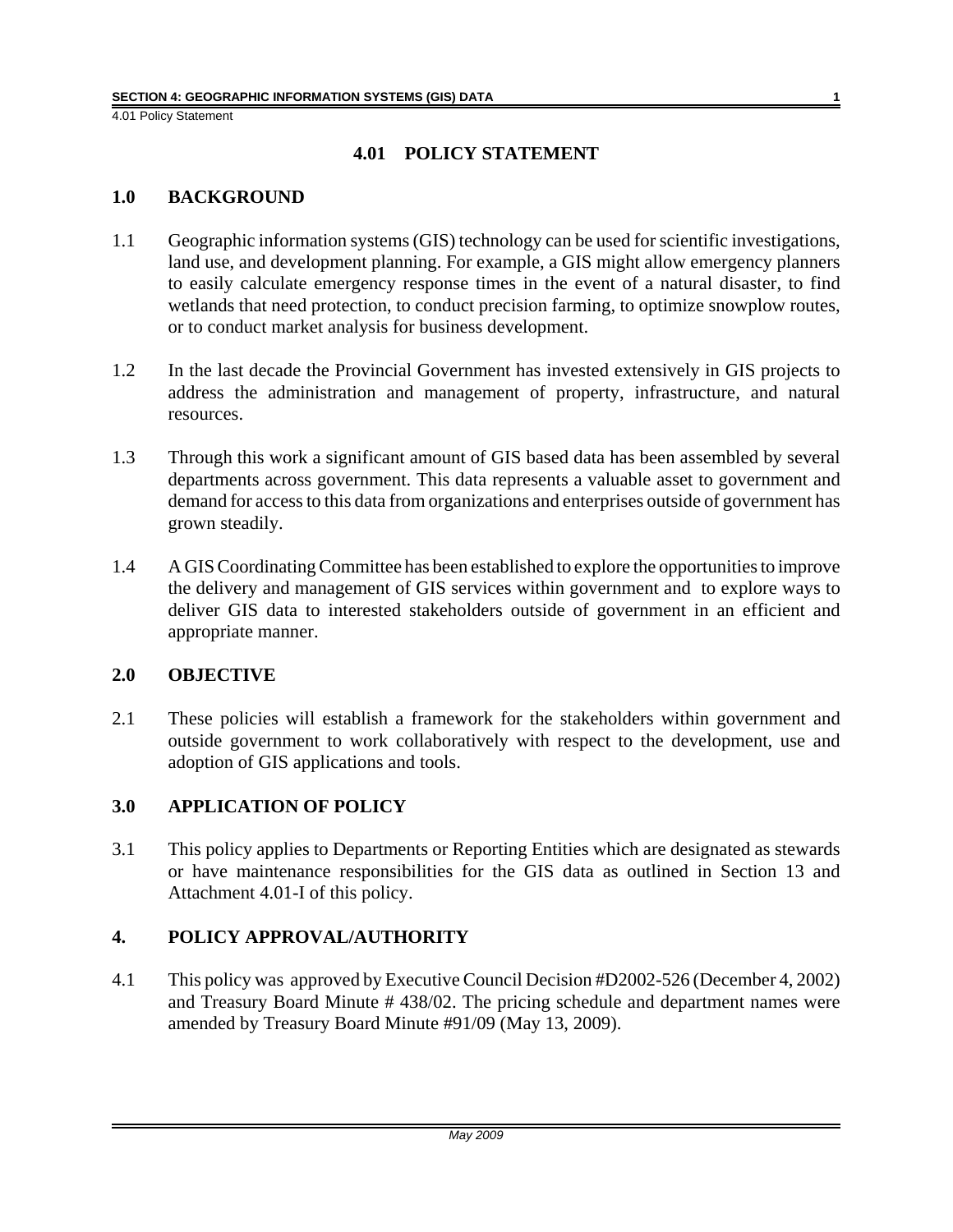## **5.0 THE ROLE OF GOVERNMENT**

- 5.1 The GIS related data created or purchased by the Provincial Government is owned by the Provincial Government. It is the responsibility of government to maintain the integrity and accuracy of this data.
- 5.2 The Provincial Government will participate in initiatives external to the Province that present opportunities and are deemed to be in the best interest of advancing the capabilities of GIS for the Province.
- 5.3 Where appropriate, departments will make available to clients their GIS related data. Services provided will be restricted only to the extent required to extract the data or to format the data on an appropriate medium for delivery to the client. Exceptions may be made where the private sector is unable to provide the services.
- 5.4 Where appropriate and in keeping with existing government policies, efforts will be made to reference cross-departmental requests for GIS services to the private sector.
- 5.5 Fulfillment of requests for GIS information of a sensitive nature that may be used for purposes deemed inappropriate will be at the sole discretion and authority of the Deputy Minister of the department designated as the steward of the information as outlined in Attachment 4.01-I.
- 5.6 An objective of government business is to encourage industry and economic development for the Province. Departments should endeavor to provide opportunity for private sector bidders to participate in government business. Participation in GIS related projects should be encouraged through a competitive process; respecting the basic principle of obtaining the best value for the province.

## **6.0 THE ROLE OF THE GIS COORDINATING COMMITTEE**

- 6.1 The Committee's mandate is to:
	- coordinate information sharing and large GIS projects
	- identify potential GIS projects for both public and private sector
	- recommend an overall Government policy on GIS which would outline policy issues concerning the utilization of a central GIS database including:
		- 1. Base data standards
		- 2. Data inventory and sharing
		- 3. Warehousing
		- 4. Base map updating or assembly of layers
	- recognize the potential for economic development
- 6.2 The GIS Coordinating Committee will: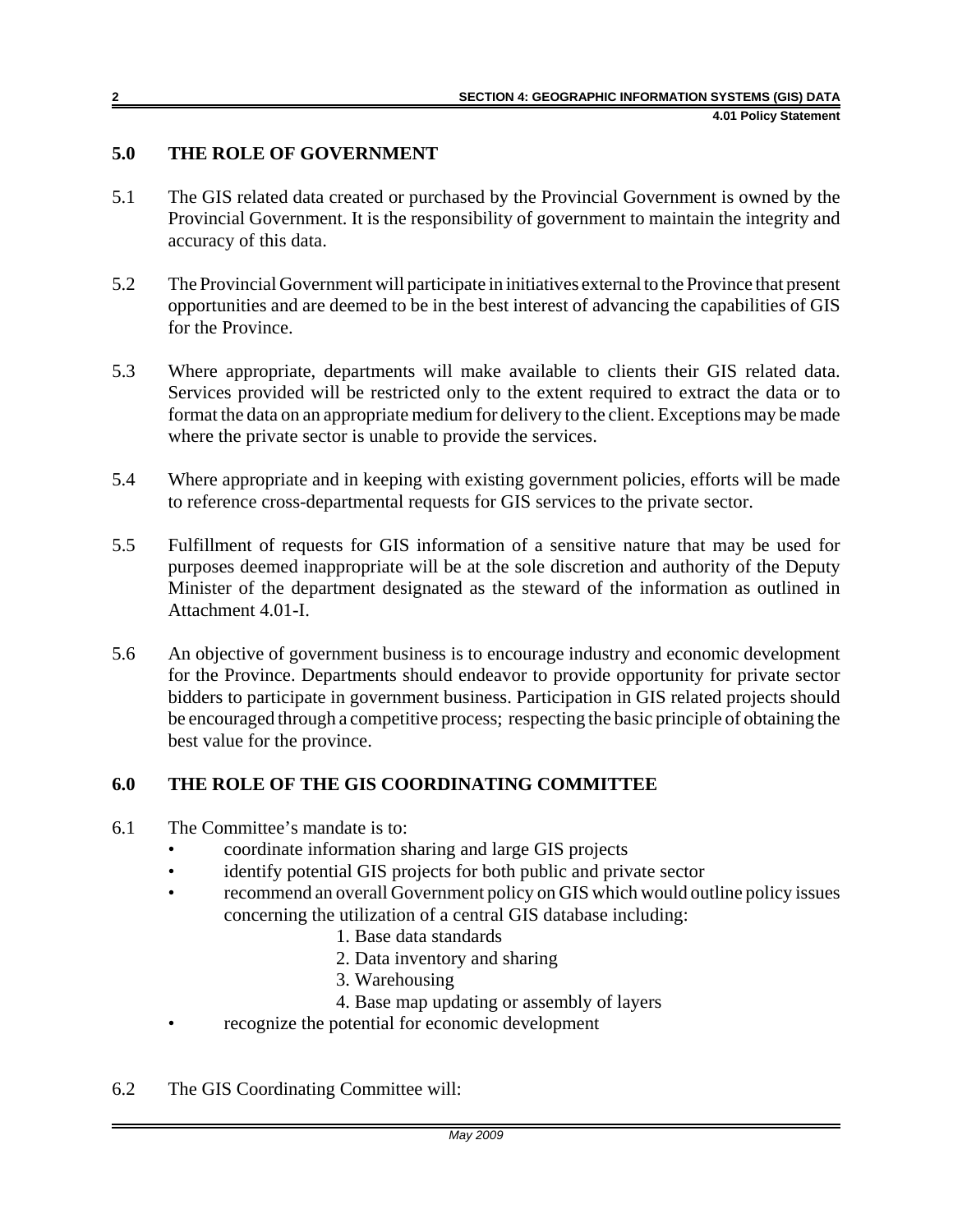4.01 Policy Statement

- consider any future amendments to policies and pricing deemed appropriate and sponsor the necessary adjustments to the Strategic Planning Committee and Treasury Board when required.
- Sponsor any policy or pricing adjustments
- coordinate any GIS activity that may be considered of significance across government
- ensure that the policy guidelines and pricing schedule set out in this document is adhered to across government
- maintain a contact list of department liaisons and an inventory list of all government GIS data.

#### **7.0 THE ROLE OF THE PRIVATE SECTOR**

- 7.1 Private sector providers of GIS services may be provided government's GIS related data where it is appropriate, subject to the fees as outlined in Attachment 4.01-I.
- 7.2 Individuals or organizations that request data from the Province for their own use will be provided the data based on the price list outlined in Attachment 4.01-I.

#### **8.0 BASE DATA STANDARDS**

*Recognizing the historical inventory of land data, the Province will strive to comply with the following standards.* 

- 8.1 The Province of Prince Edward Island adopts as an official survey and mapping reference system the North American Datum of 1983 as realised through the Canadian Spatial Reference System (NAD83 CSRS), projected onto a plane surface by using the stereographic double projection method, effective January 1, 2003.
- 8.2 Standards will be consistent with The Land Survey Act.

#### **9.0 USES OF DATA**

Uses of data can be categorized as follows:

- 9.1 *General use* data provided to any individual or organization that uses the data for their sole consumption and not for re-sale or redistribution. Licensing shall be defined through the *standard end-users* agreement (Attachment 4.01-II).
- 9.2 *Education, Research & Development* data provided to any individual or organization that uses the data as learning material, for research and development. Licensing shall be defined through the *Education, Research & Development* agreement (Attachment 4.01-II).
- 9.3 *Enhanced Value* The data would be provided to a company who would use it for the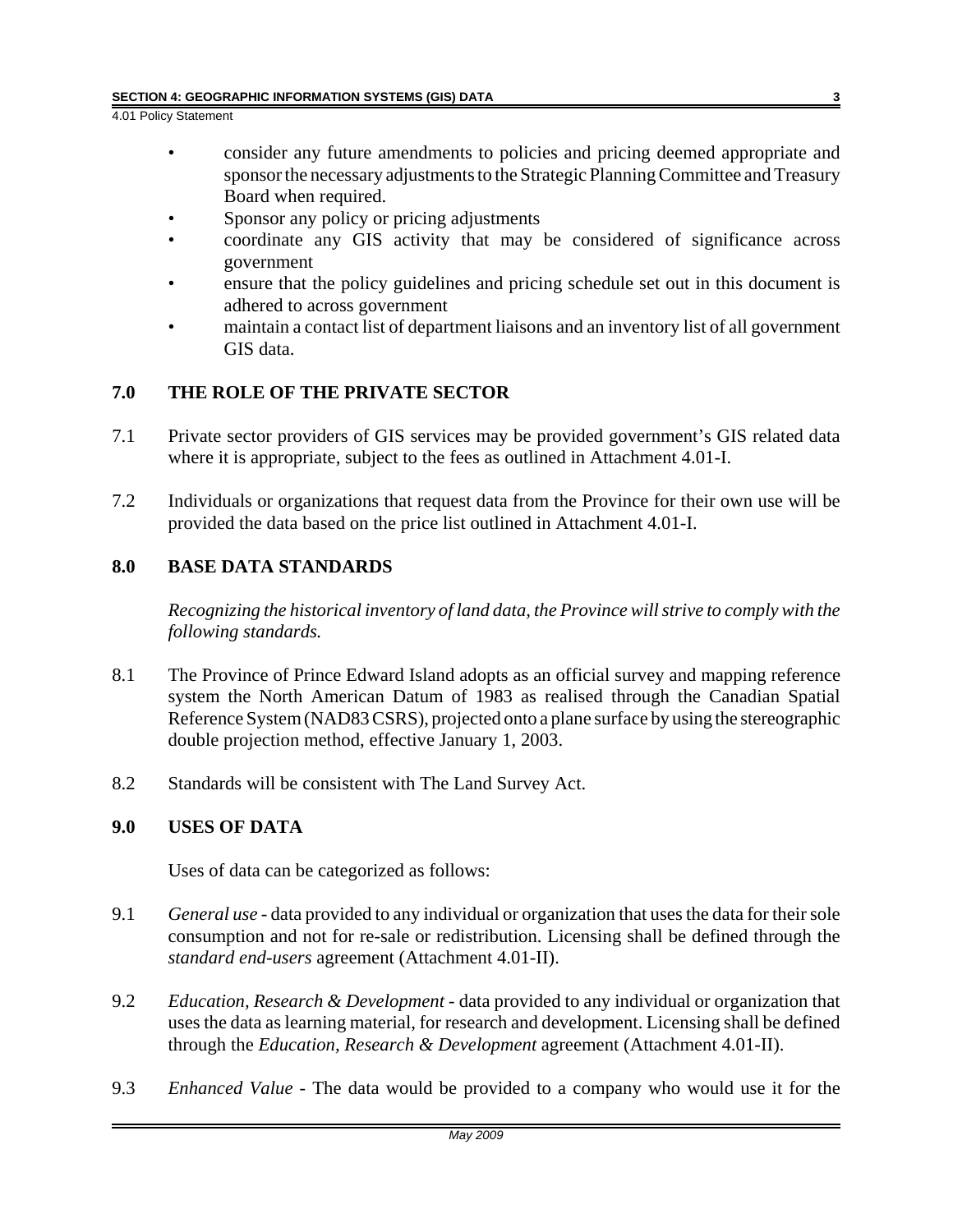purposes of resale or redistribution in providing a service to a third party. Licensing shall be defined through an agreement developed on a case by case basis.

### **10.0 PRICING**

- 10.1 A pricing schedule outlining what GIS data is available for distribution is outlined in Attachment 4.01-I. The most recent pricing list has been approved by Treasury Board Minute TB#91/09 (May 13, 2009).
- 10.2 The calculation for pricing of GIS data is based on supporting a sustainable program to maintain and enhance the data when value is recognized in doing so.
- 10.3 The pricing for distribution of GIS data is to cover the costs for the media and the technician's time to extract, format, and copy the data.
- 10.4 Pricing for data provided for enhanced value purposes will be determined by the value the opportunity provides for the province and will be assessed on a case by case basis.

#### **11.0 DISTRIBUTION**

- 11.1 A central presence will be established on the provincial web site outlining what GIS data is available for distribution and will include the pricing schedule, contact information, licensing terms, exemption of liability clauses and other relevant information to clients.
- 11.2 Best efforts will be made to integrate the no-charge GIS data with the current mapping services provided through the provincial web site.
- 11.3 Larger data sets will be made available on-line through a central File Transfer Protocol (FTP) site with secure access provided to qualified clients.
- 11.4 The extraction of GIS data to physical media (CD or hard copy) for distribution will be provided by the departments designated in the pricing schedule as the steward of the data requested.

## **12.0 LICENSING AND LIABILITY TERMS**

12.1 General terms and conditions under which GIS data will be provided are attached in Attachment 4.01-II. These terms and conditions reflect commonly accepted practices for the Province.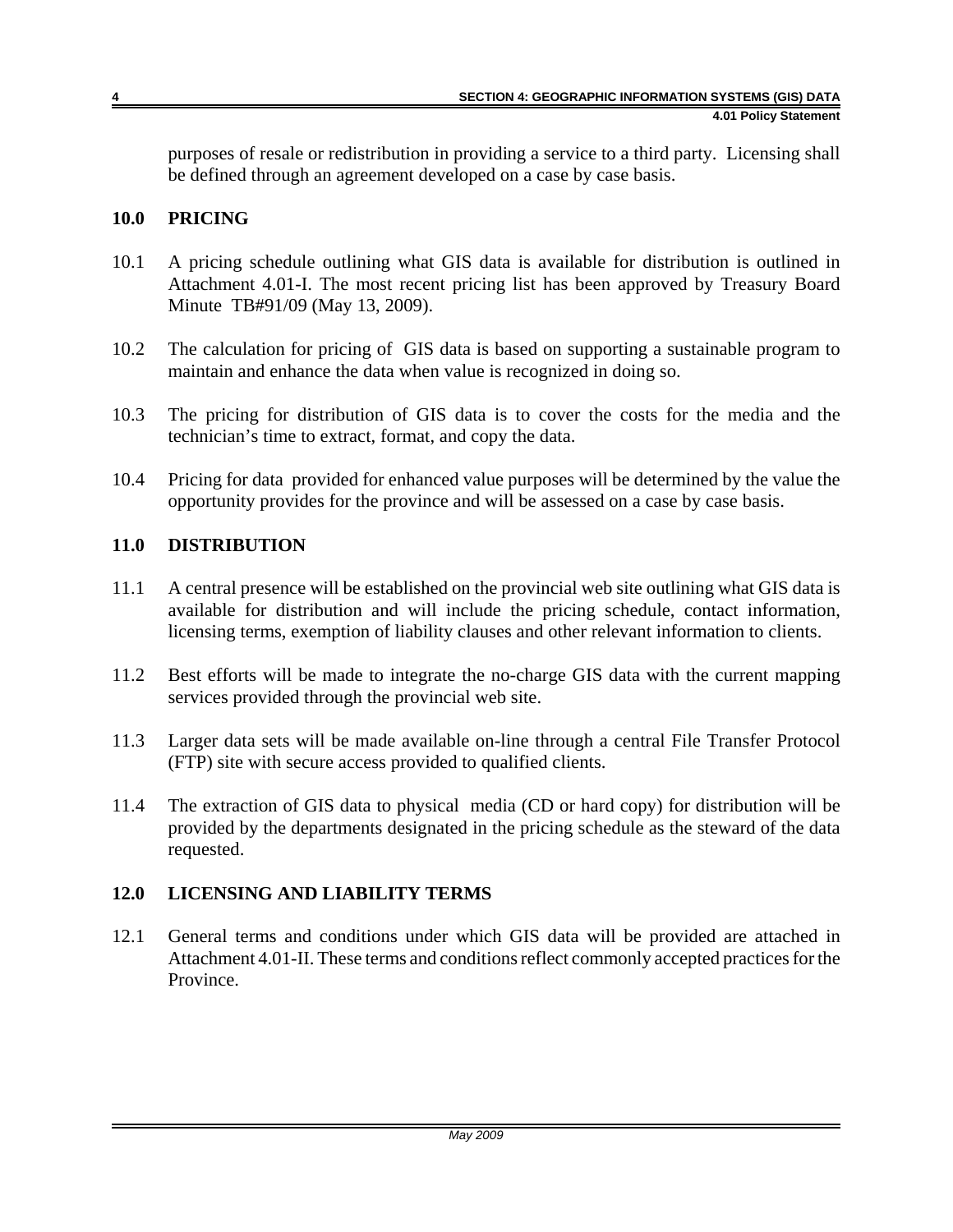4.01 Policy Statement

12.2 All hard copy or electronically delivered maps provided to clients by provincial departments will have the following disclaimer highlighted:

## WAIVER OF LIABILITY (LONG FORM)

*The user understands, acknowledges and accepts that the data herein, whether provided orally, electronically or in any other manner (hereinafter referred to as "data"), may have been obtained from a number of sources, government and non-government; that the data may be incomplete, inaccurate or in error; and that conditions and circumstances may have changed since the collection of the data thereby affecting the reliability of the data.* 

*Interpretation and use of the data herein is not warranted in any manner whatsoever, now or at any time in the future, by the Province of Prince Edward Island [and/or other appropriate agency].*

*The user of data herein does so on the understanding and agreement that the Province of Prince Edward Island [and/or other appropriate agency] is not responsible whatsoever for any loss, damage or failure, however and in whatever manner incurred, attributable to any use whatsoever of the data or to any action taken or not taken resulting from the data herein; and without limiting the generality of the foregoing, the Province of Prince Edward Island [and/or other appropriate agency] is not responsible whatsoever for any failure to achieve results desired by the user of data herein, for corruption or loss of other data and/or software of the user, for any misinterpretation of the data herein, or for any loss, damage or failure attributable to any use whatsoever of the data herein.*

## WAIVER OF LIABILITY (SHORTER FORM)

*The user of the \_\_\_\_\_\_\_\_\_\_\_\_\_\_\_\_\_\_\_\_\_ herein provided (hereinafter referred to as "data"), accepts and agrees that the data may be incomplete, inaccurate or in error; that the Province of Prince Edward Island [and/or other appropriate agency] does not warrant the data and is not responsible whatsoever for any loss, damages attributable to any use whatsoever of the data.* 

## WAIVER OF LIABILITY (SHORTEST FORM)

*The user of the* herein ("data") accepts and agrees that the data may be *incomplete, inaccurate or in error; and that the Province of Prince Edward Island [and/or other appropriate agency] is not responsible whatsoever for any loss, damage or failure attributable to any use of the data.*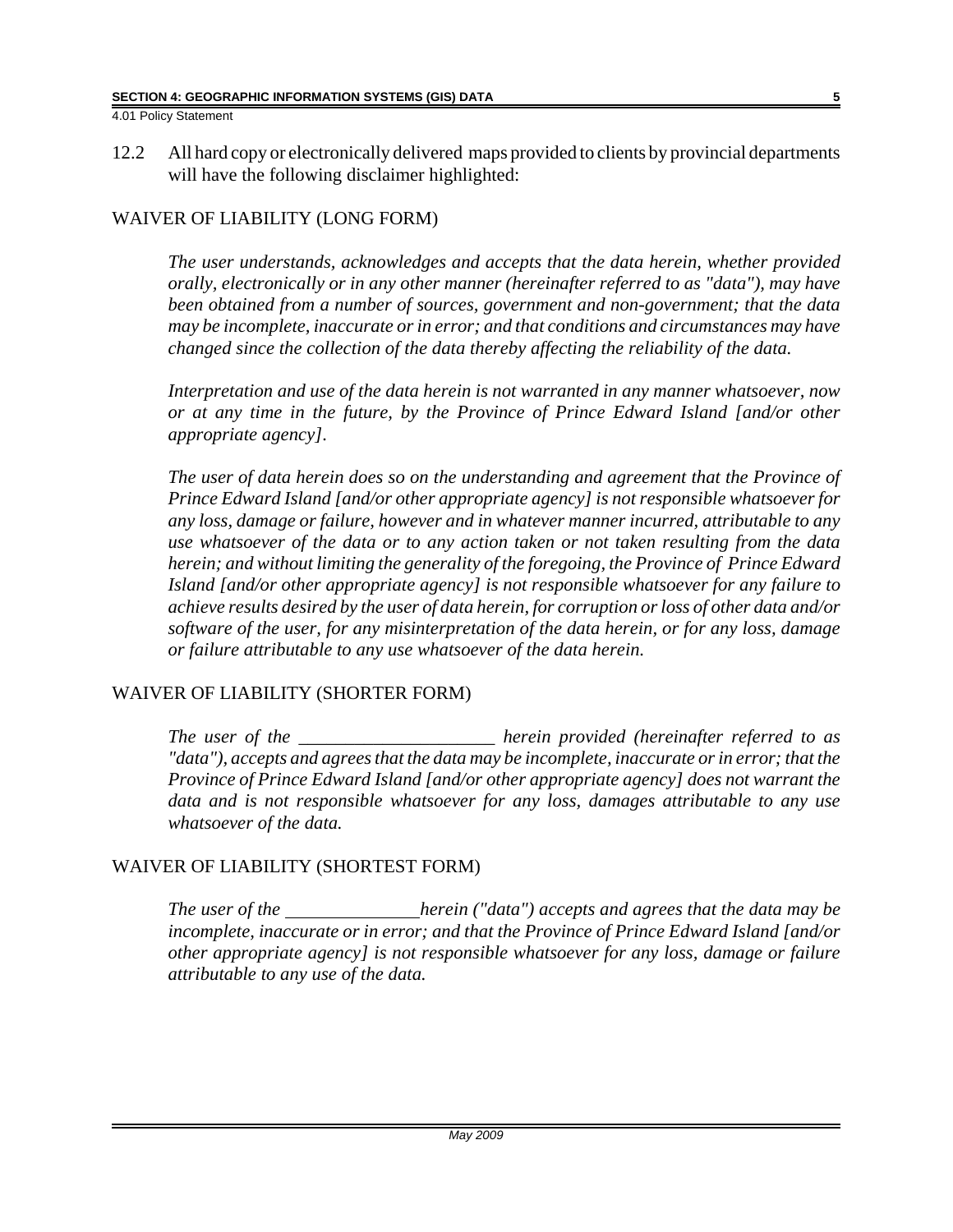#### **13.0 ACCOUNTABILITY**

- 13.1 Departments designated as Stewards of GIS data will:
	- 1. assign an individual responsible for the data and as prime contact to communicate and liaise with other stakeholders on matters pertaining to GIS.
	- 2. periodically review pricing and policies regarding GIS data distribution and sponsor submissions to the GIS coordination committee with regard to any amendments deemed appropriate.
- 13.2 Departments designated as maintenance of GIS data will:
	- 1. assign an individual responsible for the maintenance of the data and as prime contact to communicate and liaise with other stakeholders on matters pertaining to GIS.
	- 2. ensure the data is maintained in a secure environment. Manage this environment and the data in a manner that will ensure it is accurate and as up to date as possible.
	- 3. ensure the data is formatted consistent with the standards set out in this policy guide.
	- 4. execute the licensing agreements and invoicing with qualified clients on behalf of the Province.
	- 5. manage the distribution of the data and fees collected for such distribution.
	- 6. provide to the provincial web site management team any and all materials and information required to be contained in the central presence on the website.
- 13.3 The provincial web site management team will:
	- 1. assign an individual responsible for the maintenance of the GIS presence on the provincial web site and as a contact to communicate and liaise with other government stakeholders on matters pertaining to GIS;
	- 2. maintain the departmental contact list and inventory list of all government GIS data available to the public;
	- 3. develop and manage the GIS presence on the provincial web site; and
	- 4. work best efforts to integrate the no-charge GIS data with the current mapping services provided through the provincial web site.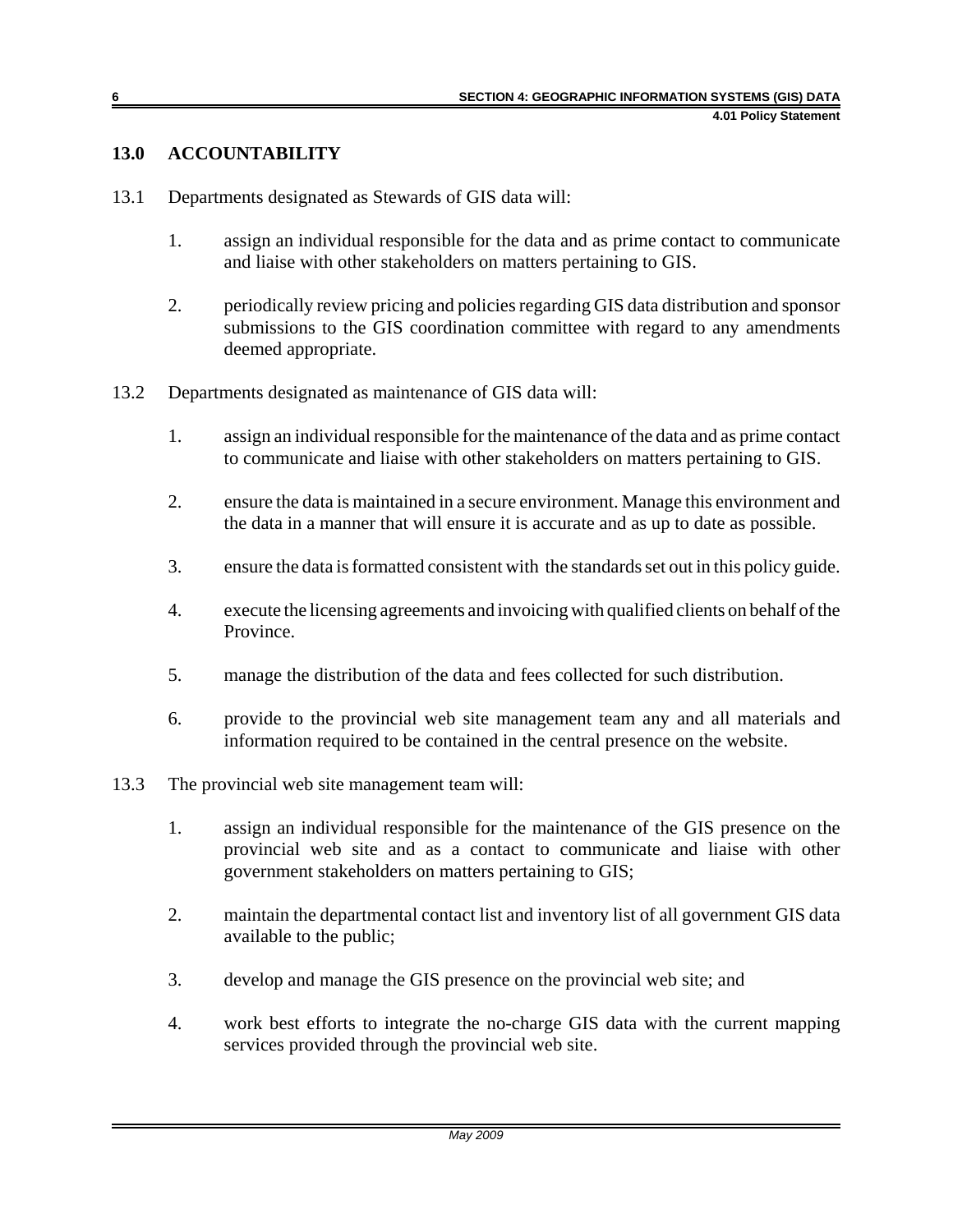# **DIGITAL GIS PRODUCTS**

|                | <b>FREE GIS PRODUCTS</b>                             |                            |                         |                                 |
|----------------|------------------------------------------------------|----------------------------|-------------------------|---------------------------------|
|                | <b>DATA LAYERS</b>                                   | <b>STEWARD</b><br>(Note 1) | <b>MAINTENANCE</b>      | <b>DATA FORMATS</b><br>(Note 2) |
| 1              | 1:1000 Index                                         | Dept. of PT                | Dept. of PT             | <b>NTX</b>                      |
| 2              | 1:1250 Index                                         | Dept. of PT                | Dept. of PT             | <b>NTX</b>                      |
| 3              | 1:2000 Index                                         | Dept. of PT                | Dept. of PT             | <b>NTX</b>                      |
| $\overline{4}$ | 1:2500 Index                                         | Dept. of PT                | Dept. of PT             | <b>NTX</b>                      |
| 5              | 1:5000 Index                                         | Dept. of PT                | Dept. of PT             | <b>NTX</b>                      |
| 6              | 1:10000 Index                                        | Dept. of PT                | Dept. of PT             | <b>NTX</b>                      |
| 7              | 1:15000 Index                                        | Dept. of PT                | Dept. of PT             | <b>NTX</b>                      |
| 8              | 1:50000 Index                                        | Dept. of PT                | Dept. of PT             | <b>NTX</b>                      |
| 9              | LRIS 1985 Basemap/1:1000<br>(Summerside)             | Dept. of PT                | Not Being<br>Maintained | <b>NTX</b>                      |
| 10             | LRIS 1991 Basemap/1:2000<br>(Charlottetown and Area) | Dept. of PT                | Not Being<br>Maintained | <b>NTX</b>                      |
| 11             | <b>Ambulance Coverages</b>                           | Dept. of CCAL - 911        | Dept. of PT             | <b>NTX</b>                      |
| 12             | <b>Police Coverages</b>                              | Dept. of CCAL - 911        | Dept. of PT             | <b>NTX</b>                      |
| 13             | Fire Coverages                                       | Dept. of CCAL - 911        | Dept. of PT             | <b>NTX</b>                      |
| 14             | <b>Fire Districts</b>                                | Dept. of PT                | Dept. of PT             | <b>NTX</b>                      |
| 15             | <b>Emergency Service Zones</b>                       | Dept. of PT                | Dept. of PT             | MID/MIF                         |
| 16             | Civic Address Centreline<br><b>Road Network</b>      | Dept. of PT                | Dept. of PT             | <b>MID/MIF</b>                  |
| 17             | Master Street Address Guide                          | Dept. of PT                | Dept. of PT             | MS ACCESS                       |
| 18             | Civic Address Communities                            | Dept. of PT                | Dept. of PT             | <b>MID/MIF</b>                  |
| 19             | Civic Address Coordinates                            | Dept. of PT                | Dept. of PT             | MS ACCESS                       |
| 20             | Coastline                                            | Dept. of PT                | Dept. of PT             | <b>NTX</b>                      |
| 21             | <b>County Lines</b>                                  | Dept. of PT                | Dept. of PT             | $\operatorname{NTX}$            |
| 22             | <b>School Districts</b>                              | Dept. of EECD              | Dept. of PT             | $\operatorname{NTX}$            |
| 23             | School Units                                         | Dept. of EECD              | Dept. of PT             | <b>NTX</b>                      |
| 24             | English School Electoral Units                       | <b>Elections PEI</b>       | Dept. of PT             | $\operatorname{NTX}$            |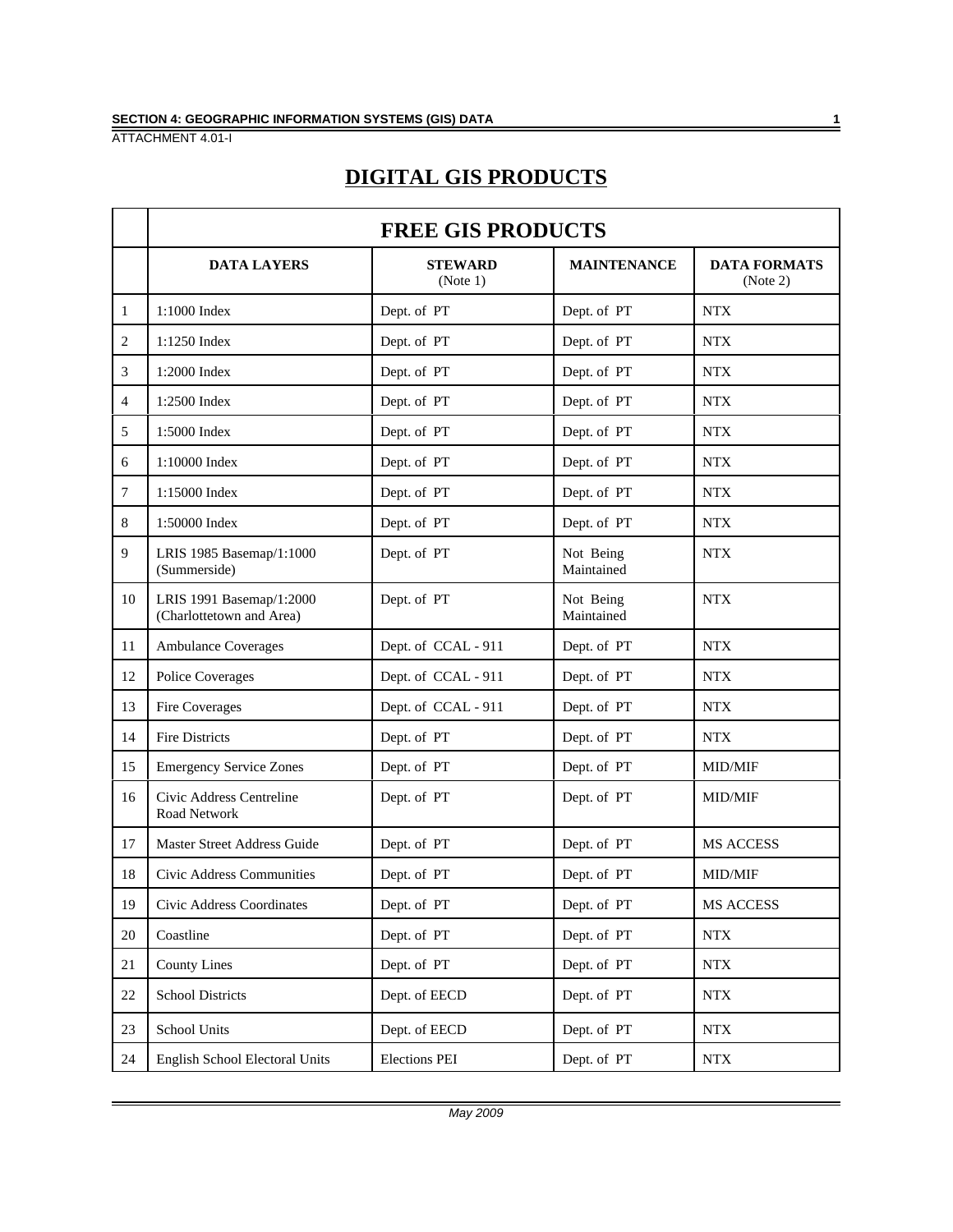| <b>FREE GIS PRODUCTS</b> |                                                |                                  |                         |                                 |
|--------------------------|------------------------------------------------|----------------------------------|-------------------------|---------------------------------|
|                          | <b>DATA LAYERS</b>                             | <b>STEWARD</b><br>(Note 1)       | <b>MAINTENANCE</b>      | <b>DATA FORMATS</b><br>(Note 2) |
| 25                       | French School Electoral Units                  | <b>Elections PEI</b>             | Dept. of PT             | <b>NTX</b>                      |
| 26                       | <b>Federal Electoral Districts</b>             | <b>Elections CAN</b>             | Dept. of PT             | <b>NTX</b>                      |
| 27                       | <b>Provincial Electoral Districts</b>          | <b>Elections PEI</b>             | Dept. of PT             | <b>NTX</b>                      |
| 28                       | <b>Old Electoral Districts</b>                 | <b>Elections PEI</b>             | Dept. of PT             | <b>NTX</b>                      |
| 29                       | Provincial Polling Divisions                   | <b>Elections PEI</b>             | Dept. of PT             | <b>NTX</b>                      |
| 30                       | <b>Toponomy Names</b>                          | <b>CGNDB</b>                     | Dept. of PT             | <b>NTX</b>                      |
| 31                       | Waste Management Tax Areas                     | Island WasteWatch<br>Corporation | Dept. of PT             | <b>NTX</b>                      |
| 32                       | Wildlife Management Areas                      | Dept. of EEF                     | Dept. of EEF            | <b>NTX</b>                      |
| 33                       | Health Regions Electoral Districts             | <b>Elections PEI</b>             | Dept. of PT             | <b>NTX</b>                      |
| 34                       | <b>Health Regions</b>                          | Dept. of Health                  | Dept. of PT             | <b>NTX</b>                      |
| 35                       | <b>Provincial Parks</b>                        | Dept. of Tourism                 | Dept. of PT             | <b>NTX</b>                      |
| 36                       | <b>Regional Services Centre Districts</b>      | Dept. of CCAL                    | Dept. of PT             | <b>NTX</b>                      |
| 37                       | <b>Special Planning Areas</b>                  | Dept. of CCAL                    | Dept. of PT             | <b>NTX</b>                      |
| 38                       | Parishes                                       | Dept. of PT                      | Dept. of PT             | <b>NTX</b>                      |
| 39                       | Lot/Townships                                  | Dept. of PT                      | Dept. of PT             | <b>NTX</b>                      |
| 40                       | Pre-Amalgamated<br><b>Municipal Boundaries</b> | Dept. of CCAL                    | Dept. of PT             | <b>NTX</b>                      |
| 41                       | Municipal Boundaries                           | Dept. of CCAL                    | Dept. of PT             | <b>NTX</b>                      |
| 42                       | Prov. LRIS 1985 Basemap<br>1:10000             | Dept. of PT                      | Not Being<br>Maintained | <b>NTX</b>                      |
| 43                       | 1900 Forest Outline                            | Dept. of EEF                     | Dept. of EEF            | SHP/MID/MIF                     |
| 44                       | 1935 Forest Outline                            | Dept. of EEF                     | Dept. of EEF            | SHP/MID/MIF                     |
| 45                       | 1980 Forest Outline                            | Dept. of EEF                     | Dept. of EEF            | SHP/MID/MIF                     |
| 46                       | 1990 Forest Outline                            | Dept. of EEF                     | Dept. of EEF            | SHP/MID/MIF                     |
| 47                       | 2000 Forest Outline                            | Dept. of EEF                     | Dept. of EEF            | SHP/MID/MIF                     |
| 48                       | 1997 Agriculture Outline                       | Dept. of EEF                     | Dept. of EEF            | SHP/MID/MIF                     |
| <b>FREE GIS PRODUCTS</b> |                                                |                                  |                         |                                 |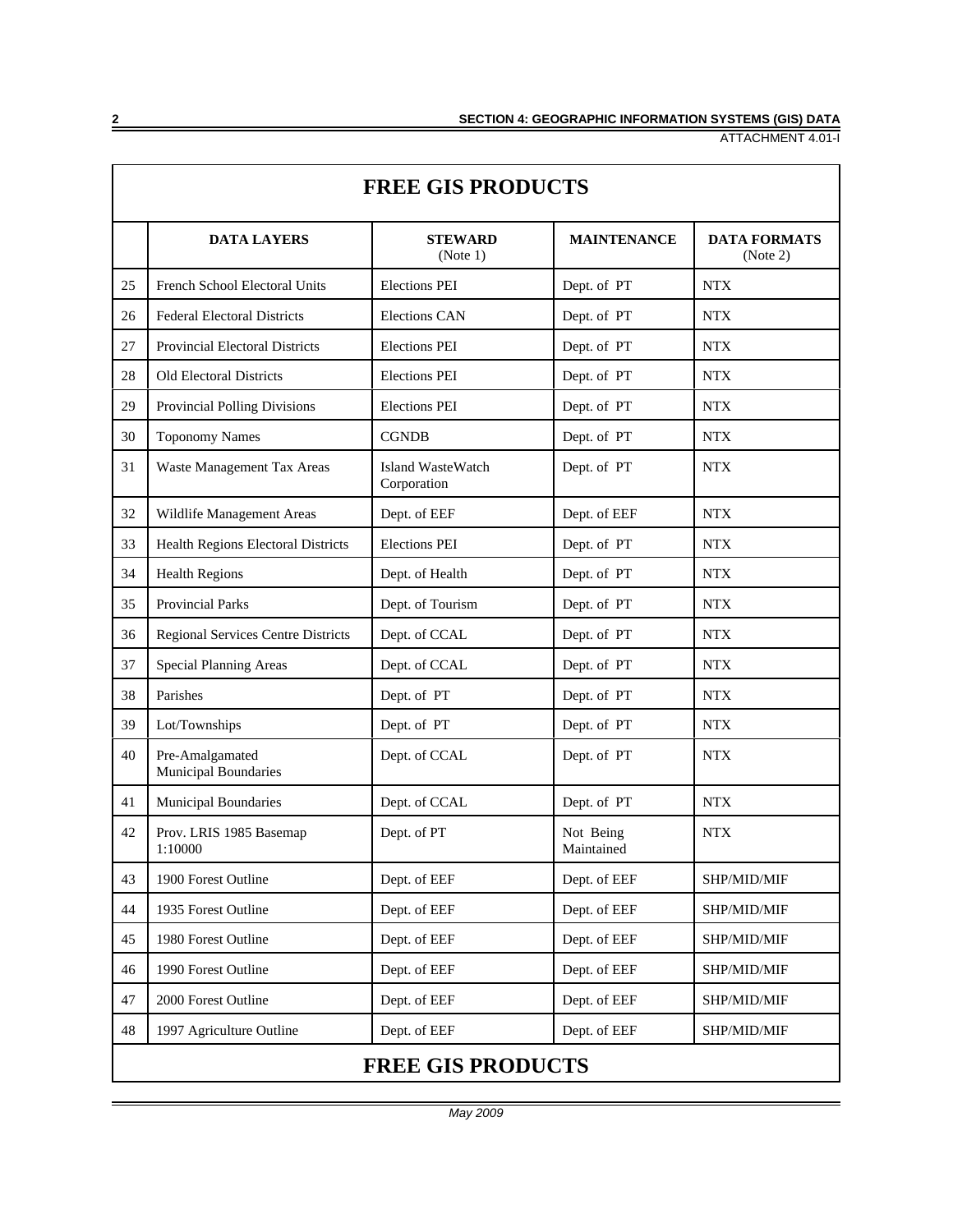#### **SECTION 4: GEOGRAPHIC INFORMATION SYSTEMS (GIS) DATA 3**

ATTACHMENT 4.01-I

|        | <b>DATA LAYERS</b>                 | <b>STEWARD</b><br>(Note 1)  | <b>MAINTENANCE</b> | <b>DATA FORMAT</b><br>(Note 2) |
|--------|------------------------------------|-----------------------------|--------------------|--------------------------------|
| 49     | 1935 Air Photo Index               | Dept. of EEF                | Dept of EEF        | SHP/MID/MIF                    |
| 50     | 1958 Air Photo Index               | Dept. of EEF<br>Dept of EEF |                    | SHP/MID/MIF                    |
| 51     | 1974 Air Photo Index               | Dept. of EEF                | Dept of EEF        | SHP/MID/MIF                    |
| 52     | 1980 Air Photo Index               | Dept. of EEF                | Dept of EEF        | SHP/MID/MIF                    |
| 53     | 1997 Air Photo Index               | Dept. of EEF                | Dept of EEF        | SHP/MID/MIF                    |
| 54     | 2000 Air Photo Index               | Dept. of EEF                | Dept. of EEF       | SHP/MID/MIF                    |
| 55     | <b>Forest Management Districts</b> | Dept. of EEF                | Dept. of EEF       | SHP/MID/MIF                    |
| 56     | 2000 Orthomap Index                | Dept. of EEF                | Dept. of EEF       | SHP/MID/MIF                    |
| 57     | <b>Agriculture Districts</b>       | Dept. of EEF                | Dept. of EEF       | SHP/MID/MIF                    |
| 58     | 2000 Coastline Boundary            | Dept. of EEF                | Dept. of EEF       | SHP/MID/MIF                    |
| 59     | <b>Bridge Structures</b>           | Dept. of TPW                | Dept. of TPW       | <b>SHP</b>                     |
| 60     | <b>Survey Monuments</b>            | Dept. of TPW                | Dept. of TPW       | SHP/ASCII Delimited            |
| 61     | National Road Network              | Dept. of TPW                | Dept. of TPW       | SHP/KML/MIF                    |
| 62     | PEI Watershed Boundaries           | Dept. of EEF                | Dept. of EEF       | <b>MID/MIF</b>                 |
| 63     | Confederation Trail Inventory      | Dept. of TPW                | Dept. of TPW       | <b>SHP</b>                     |
| 64     | PEI 2000 Compressed Orthomaps      | Dept. of EEF                | Dept. of EEF       | <b>ECW/MRSID</b>               |
| 65     | General PEI Layer                  | Dept. of PT                 | Dept. of PT        | <b>NTX</b>                     |
| 66     | 2 Metre Contours                   | Dept. of EEF                | Dept. of EEF       | SHP/MID/MIF                    |
| 67     | Frost Map (partial coverage)       | Dept. of EEF                | Dept. of EEF       | SHP/MID/MIF                    |
| 68     | Soils Dataset                      | Dept. of EEF                | Dept. of EEF       | SHP/MID/MIF                    |
| 69     | 1935 Forest Inventory              | Dept. of EEF                | Dept. of A&F       | SHP/MID/MIF                    |
| 70     | 1980 Forest Inventory              | Dept. of EEF                | Dept. of EEF       | SHP/MID/MIF                    |
| 71     | 1990 Wetland Inventory             | Dept. of EEF                | Dept. of EEF       | MID/MIF                        |
| $72\,$ | 2000 Wetland Inventory             | Dept. of EEF                | Dept. of EEF       | MID/MIF                        |
| 73     | <b>Updated Road Network</b>        | Dept. of TPW                | Dept. of TPW       | SHP/KML/GML                    |
| 74     | 1958 Forest Inventory              | Dept. of EEF                | Dept. of EEF       | SHP/MID/MIF                    |
| 75     | 1990 Wetland Inventory             | Dept. of EEF                | Dept. of EEF       | MID/MIF                        |
|        | PEI DIGITAL GIS PRICE LIST         |                             |                    |                                |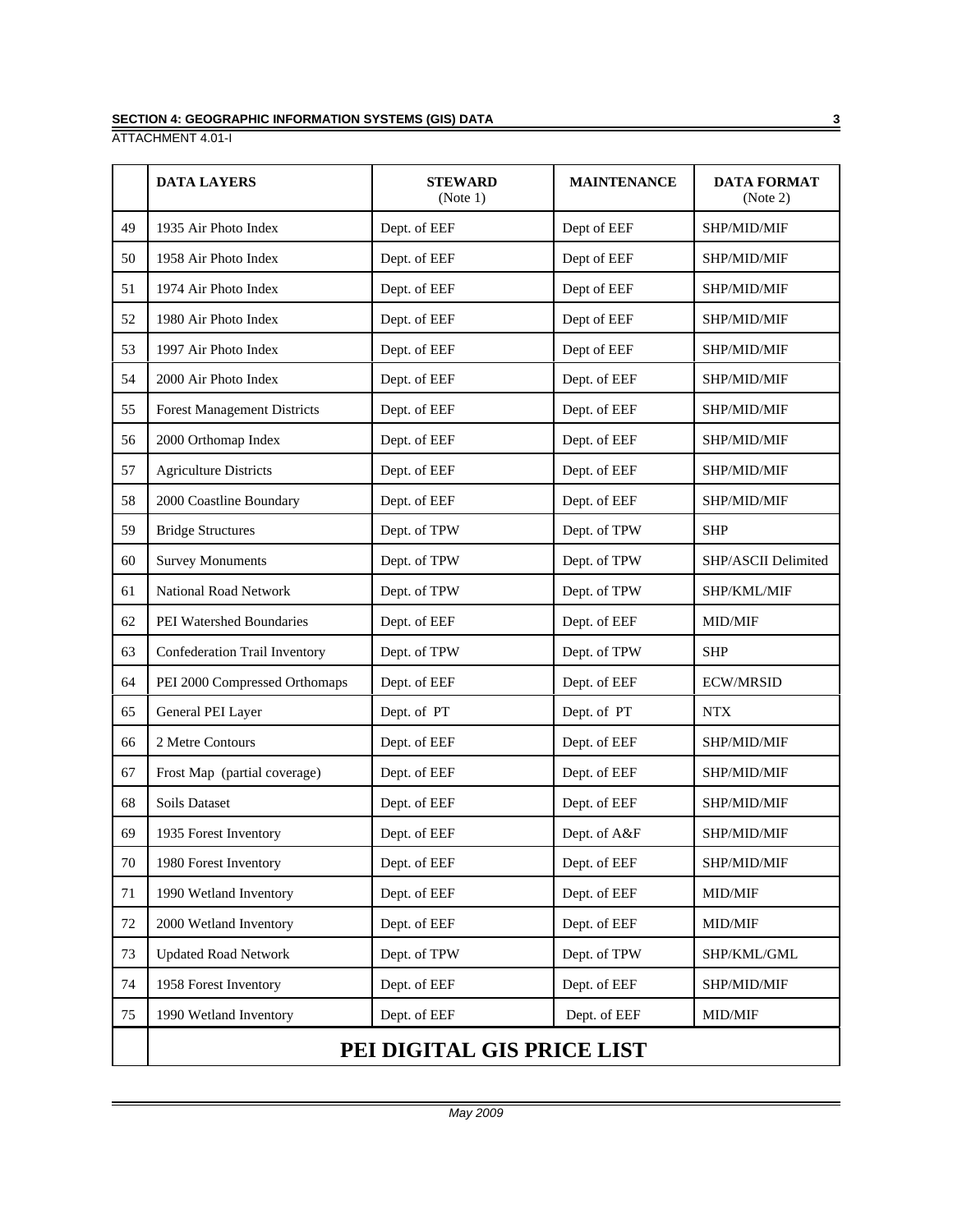|                | <b>DATA</b><br><b>LAYERS</b>                        | <b>STEWARD</b><br>(Note 1) | <b>MAINTENANCE</b> | <b>PARTIAL</b><br><b>EXTRACTION</b><br><b>PRICE</b> | <b>PROVINCIAL</b><br><b>COVERAGE</b> | <b>DATA</b><br><b>FORMAT</b><br>(Note 2) |
|----------------|-----------------------------------------------------|----------------------------|--------------------|-----------------------------------------------------|--------------------------------------|------------------------------------------|
| 1              | <b>PEI</b> Property<br>Lines                        | Dept. of PT                | Dept. of PT        | .25 cents/PID                                       | \$12,500.                            | <b>NTX</b>                               |
| 2              | <b>PEI</b> Property<br>Assessment<br>Data (Textual) | Dept. of PT                | Dept. of PT        | .25 cents/PID                                       | \$12,500.                            | <b>ASCII</b><br>Delimted                 |
| 3              | 2000 Resource<br>Inventory                          | Dept. of EEF               | Dept. of EEF       | 3 cents/hectare                                     | \$17,018.                            | SHP/MID/MIF                              |
| $\overline{4}$ | <b>LIDAR</b> Digital<br>Elevation<br>Model          | Dept. of EEF               | Dept. of EEF       | $$10.00$ /sq. Km                                    | \$57,540                             | <b>ESRI ASC</b>                          |

| Note 1: Stewards |                                         |  |
|------------------|-----------------------------------------|--|
| <b>CCAL</b>      | Communities, Cultural Affairs & Labour  |  |
| <b>EECD</b>      | Education & Early Childhood Development |  |
| EEF              | Environment, Energy & Forestry          |  |
| PT               | <b>Provincial Treasury</b>              |  |
| TPW              | Transportation & Public Works           |  |

| <b>Note 2: Data Formats</b> |                    |                       |                                      |                        |
|-----------------------------|--------------------|-----------------------|--------------------------------------|------------------------|
| <b>CARIS EXPORT</b>         | <b>ESRI EXPORT</b> | <b>MAPINFO EXPORT</b> | <b>TEXTUAL DATA</b>                  | <b>RASTER IMAGE</b>    |
| <b>NTX</b>                  | <b>SHP</b>         | <b>MID/MIF</b>        | MS ACCESS/<br><b>ASCII DELIMITED</b> | MRSID/ECW/<br>ESRI ASC |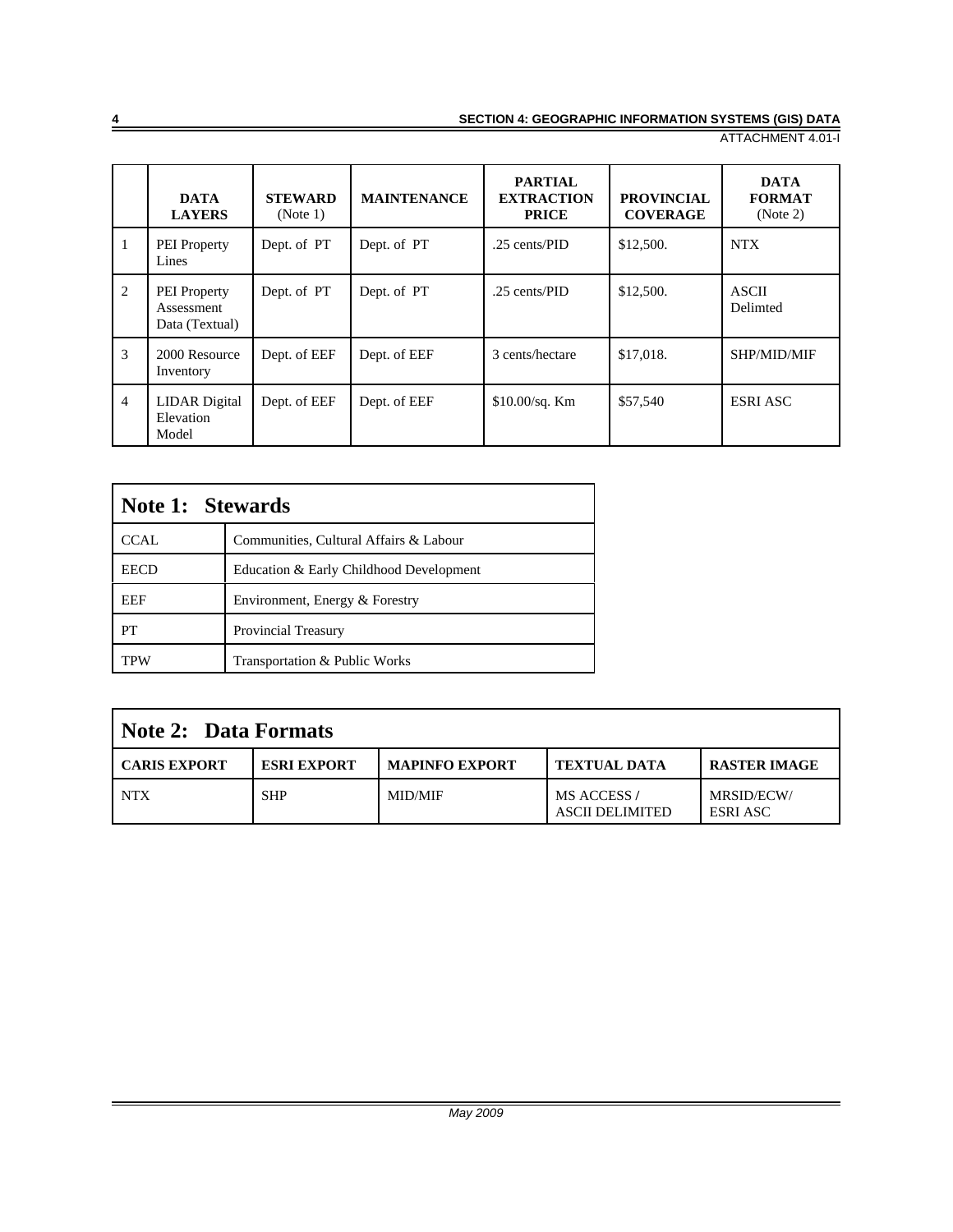| <b>NOTE 3: DISTRIBUTION COSTS</b>        |               |                                                                                                                         |  |
|------------------------------------------|---------------|-------------------------------------------------------------------------------------------------------------------------|--|
| <b>DATA</b>                              | <b>MEDIUM</b> | <b>PRICE</b>                                                                                                            |  |
| Free Digital Data                        | Internet      | Free to download                                                                                                        |  |
| Free Digital Data<br>Priced Digital Data | CD/DVD        | \$25.00 minimum charge, if<br>customization is required a charge of<br>\$75.00/hour will apply<br>whichever is greater. |  |
| Free Digital Data<br>Priced Digital Data | Hardcopy      | \$10.00 minimum charge, if<br>customization is required a charge of<br>\$75.00/hour will apply.                         |  |
| Priced Digital Data                      | Internet      | System not in place                                                                                                     |  |

# **NOTE 4**: **LICENSE AGREEMENT**

All purchasers of digital data must sign a license agreement whereby the purchaser confirms that the Provincial Government of P.E.I. is not legally responsible for the data and that the data will not be resold by the purchaser. (Attachment 4.01-II)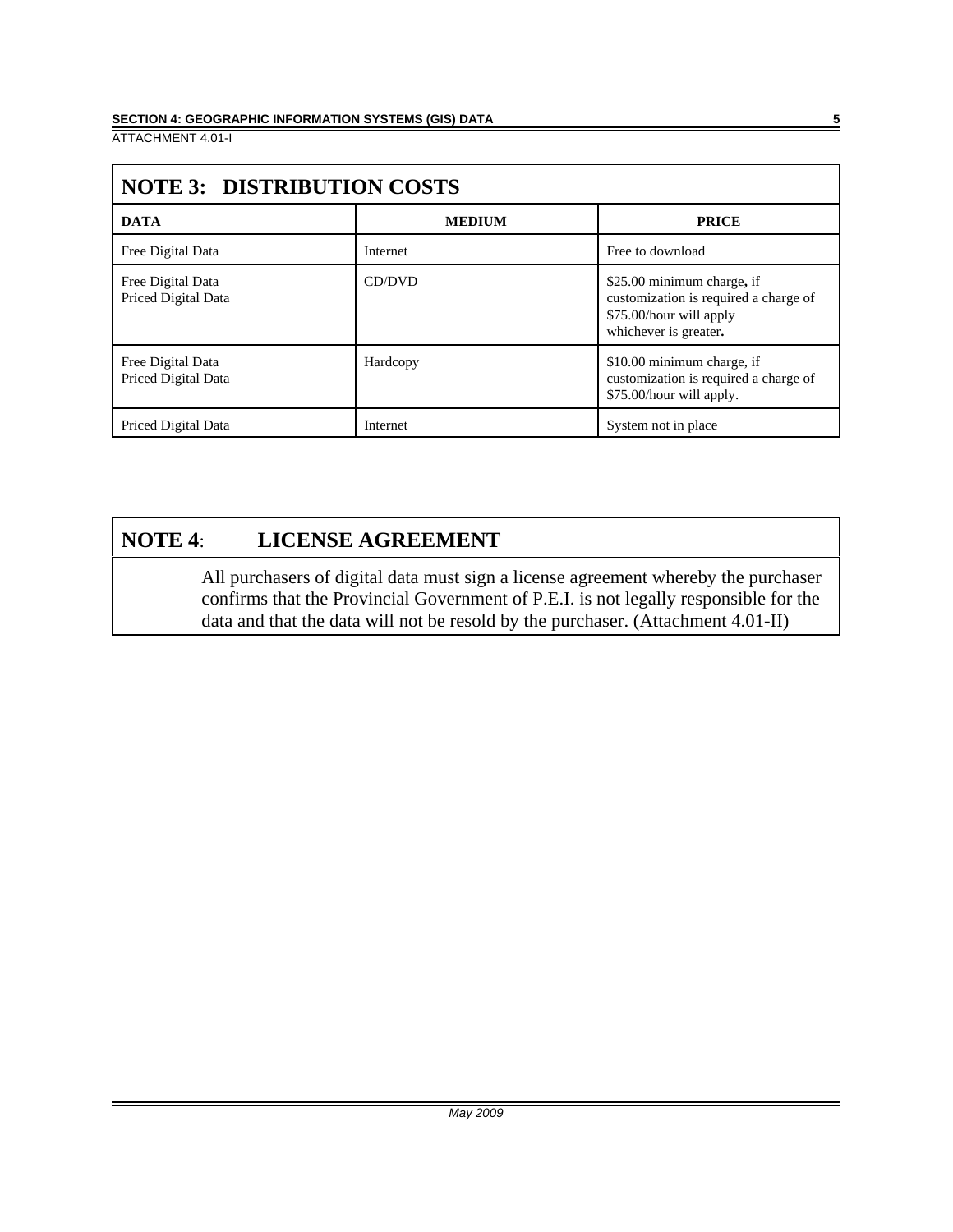

Government of Prince Edward Island PO Box 2000, Charlottetown, PE C1A 7N8 License No.:

\_\_\_\_\_\_\_\_\_\_\_\_\_\_\_\_

## **LICENSE AGREEMENT FOR GIS DATA**

\_\_\_\_\_\_\_\_\_\_\_\_\_\_\_\_\_\_\_\_\_\_\_\_\_\_\_\_\_\_\_\_\_\_\_\_\_\_\_\_\_\_ ("Licensee") hereby acknowledges, accepts and agrees, and the Province of Prince Edward Island ("P.E.I.") hereby grants to the Licensee a license hereinafter attached to this Agreement and titled, "\_\_\_\_\_\_\_\_\_\_\_\_\_\_\_\_\_\_\_\_\_\_\_\_\_\_\_" ("Attachment 4.01-I"), to use the GIS related data ("Supplied Data") on the following terms and conditions:

- 1. The Licensee acknowledges and agrees that all Supplied Data provided to the Licensee, regardless of the date of delivery, shall be subject to the terms and conditions stated in this Agreement.
- 2. All requests for Supplied Data shall quote the number of this Agreement.
- 3. The fees payable for Supplied Data shall be at the rates as may be set out in Attachment 4.01-I.
- 4. Attachment 4.01-I shall form part of this Agreement.
- 5. The Licensee is granted a non-transferable and non-exclusive license to use the Supplied Data pursuant to the terms of this Agreement and for the duration of the term set out in Attachment 4.01-III (Schedule A).
- 6. The Licensee shall use the Supplied Data only for the Licensee's own internal purposes, described more particularly in Attachment 4.01-III (Schedule A), and also in accordance with this Agreement. The Licensee may share the Supplied Data with third parties if necessary for the reasonable use of the Supplied Data relating to the Licensee's own internal purposes.
- 7. In view of the dated nature of the Supplied Data, the Licensee shall confirm with P.E.I. whether later versions of the Supplied Data are available before making use of the Licensee's copy of the Supplied Data.
- 8. Other than as may be permitted in clause 6 of this Agreement, redistribution of the Supplied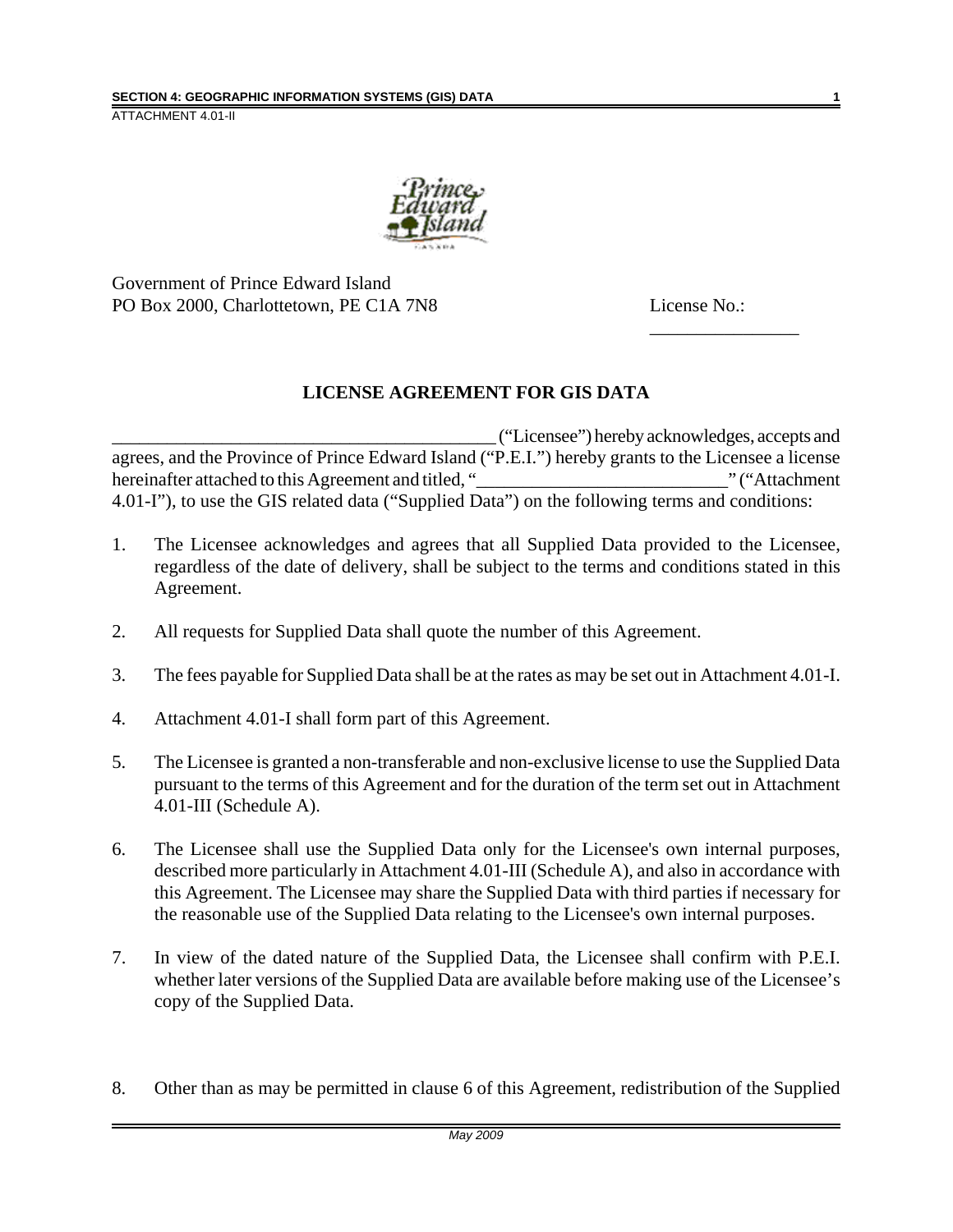Data by the Licensee in whole or in part and whether alone or as part of the value added product, shall only occur upon the prior written authorization of P.E.I..

- 9. The Licensee agrees that:
	- (a) The Supplied Data and each part thereof, any formatting or presentation thereof, any storage thereof, any storage media on which it is provided, and any communication of any kind incidental or related thereto, is provided to the Licensee by P.E.I. without warranty, representation or condition as to the stated matters and as to any other matter, including but not limited to whether the Supplied Data and storage media is correct, accurate, or free from error, defect, danger or hazard, and to whether the Supplied Data is otherwise useful, suitable or fit for any use or purpose the Licensee may make of it.
	- (b) The Supplied Data, any related communication and any storage media are provided without liability to P.E.I. or to the Crown, or to their respective directors, officers, employees and agents, for loss of any kind that the Licensee may sustain for any reason.
- 10. The Licensee hereby releases, discharges, indemnifies and holds harmless P.E.I. and the Crown, and their respective directors, officers, employees and agents, from any and all claims, obligations, losses, actions, rights of action and damages (damages that are direct, indirect, consequential or otherwise), including same arising from negligence or omission on the part of P.E.I. or the Crown, or their respective directors, officers, employees and agents, and including (but not limited to) in connection with the preparation of, or provision to or use by the Licensee of the Supplied Data or any storage media and also in connection with any other dealing, activity or occurrence in respect of the Supplied Data or storage media.
- 11. All hard copy or electronically delivered maps provided to the Licensee by P.E.I. shall have a disclaimer and Waiver of Liability highlighted thereon, and such disclaimer and Waiver of Liability shall operate in addition to, not in substitution for, all disclaimers and waivers of liability stated in this Agreement.
- 12. P.E.I. has, and shall continue to have, the absolute right, privilege and entitlement to make any use, any disclosure to any person, any application or retention, and any other handling of or dealing with the Supplied Data as P.E.I. sees fit and in any format and storage media as P.E.I. sees fit, and nothing in or arising from this Agreement shall in any way limit, restrict or impinge upon the rights, privileges and entitlements of P.E.I..
- 13. Nothing in this Agreement shall reduce, diminish or terminate the ownership of or copyright in the Supplied Data and in the storage media, or in its compilation or arrangement in P.E.I., and in any of P.E.I.'s analyses, programs, systems, software and formatting in the Supplied Data or the storage media.
- 14. This Agreement shall not be assigned in whole or in part by the Licensee or by operation of law without the prior written consent of P.E.I..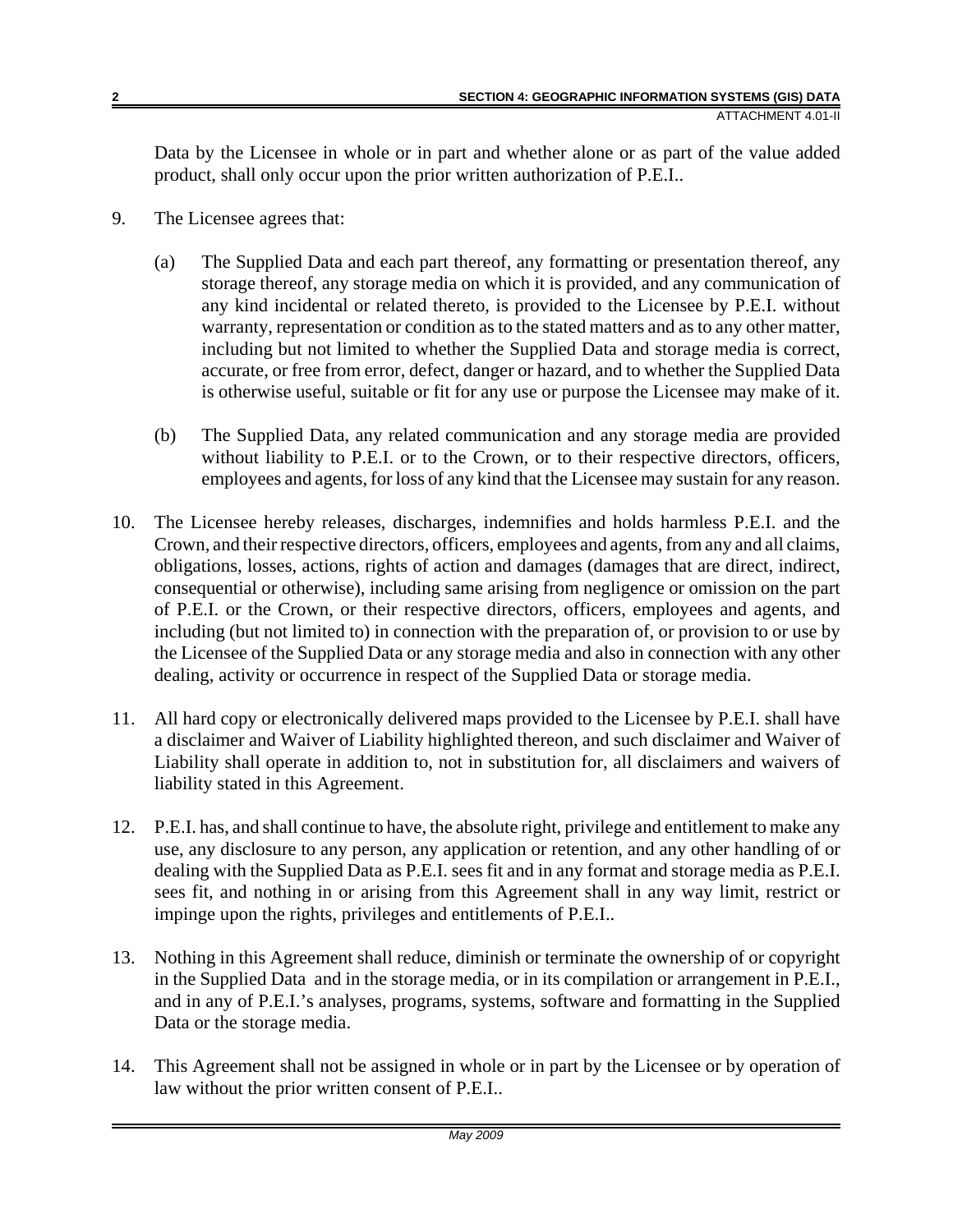- 15. A facsimile signature shall be as effective as an original signature. P.E.I. may assign and notate its rights and obligations under this Agreement to a third party without the consent of the Licensee.
- 16. This Agreement shall terminate:
	- (a) On seven (7) days notice by P.E.I. to the Licensee for failure by the Licensee to pay any fees pursuant to this Agreement.
	- (b) On thirty (30) days notice by P.E.I. to the Licensee for breach of this Agreement not remedied within the thirty (30) day notice period.
- 17. Upon termination or expiry of this Agreement and on P.E.I.'s written request, all Supplied Data shall be returned to P.E.I..
- 18. For marketing purposes, P.E.I. may publish the name of the Licensee as a licensed user of the Supplied Data.
- 19. This Agreement shall apply only to projects set out in Attachment 4.01-III (Schedule A).
- 20. P.E.I. has the right to restrict delivery of the Supplied Data. P.E.I. has the right to require the Licensee to enter into a different licensing agreement for projects deemed by P.E.I. not set out in Attachment 4.01-III (Schedule A).
- 21. The Licensee shall notify P.E.I. of any errors or defects found in the Supplied Data.
- 22. This Agreement shall be governed by the laws of P.E.I. and the laws of the Country of Canada as they may be applicable.
- 23. If any dispute arises between the parties to this Agreement concerning the construction, effect or interpretation of this Agreement, then every such dispute shall be referred to a single arbitrator selected by the parties to this Agreement. In the event that the parties cannot agree on a person as a single arbitrator, a sole arbitrator shall be appointed in accordance with the provisions of the Arbitration Act, R.S.P.E.I. 1988, Cap A-16, as amended. The arbitrator shall render an award or determination within ten days, and any award or determination made by the arbitrator shall be binding upon the parties, their heirs, executors, administrators and assigns. The costs of the arbitration, excluding any party's legal fees and disbursements, shall, unless otherwise ordered by the arbitrator be borne equally by the parties
- 24. This Agreement may be executed and delivered in counterparts, each of which when so executed and delivered shall be deemed to be an original and together shall constitute one and the same Agreement. Transmission by facsimile shall be an accepted mode of delivery of such counterparts to the other Party.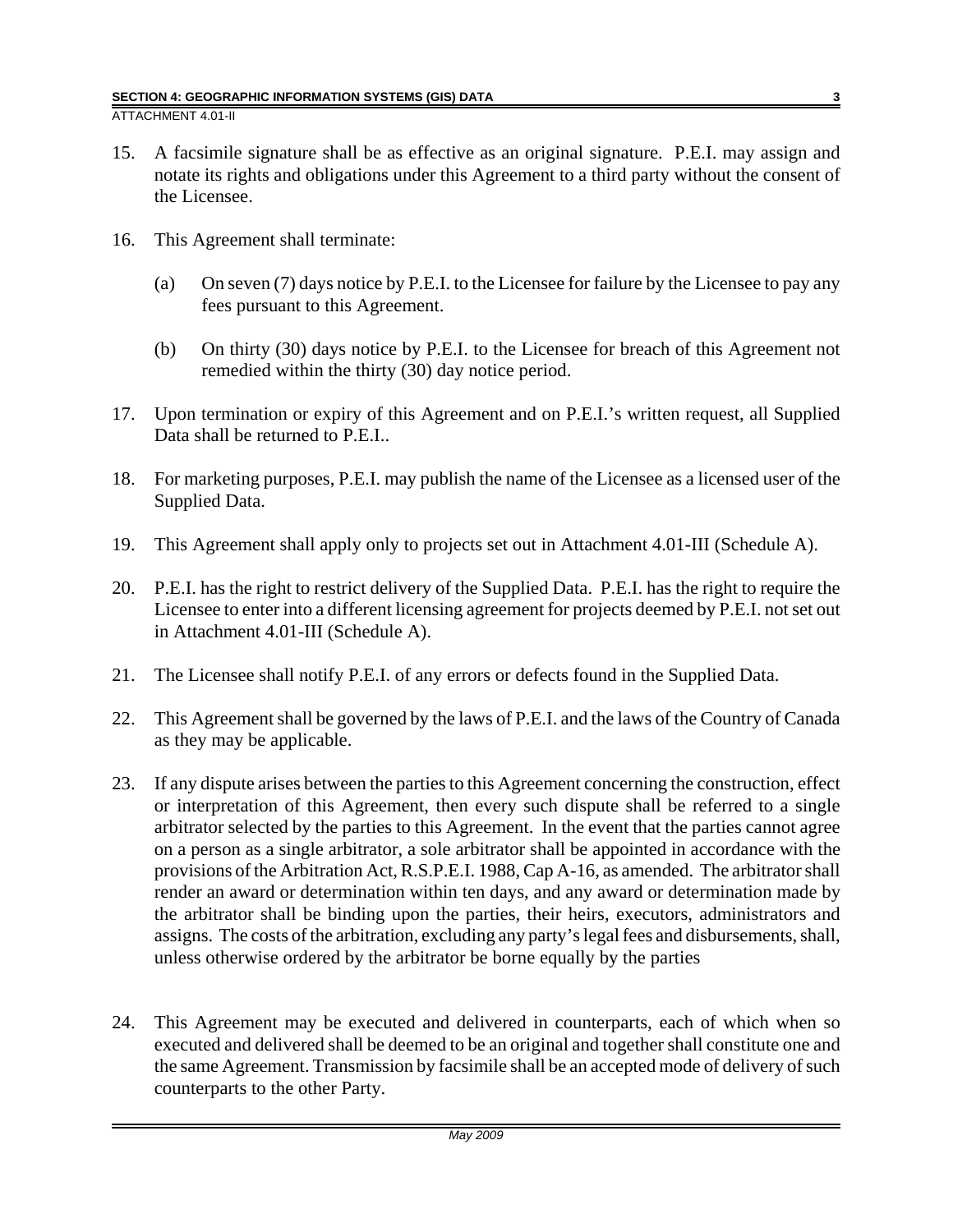- 25. If any part of this Agreement is determined by a court of competent jurisdiction to be illegal or invalid for any reason whatever, then such part shall be severed from this Agreement; and the validity of the remainder of this Agreement shall be unaffected.
- 26. Clauses 6, 8, 9, 10, 11, 12, 13, 14, 17, 18, 22, 23 and 25 shall survive the termination of this Agreement.

Government of Prince Edward Island

(Licensee Name or Corporation)

(Authorized Officer) (Authorized Officer)

Per: \_\_\_\_\_\_\_\_\_\_\_\_\_\_\_\_\_\_\_\_\_\_\_\_\_\_\_\_\_\_\_ Per: \_\_\_\_\_\_\_\_\_\_\_\_\_\_\_\_\_\_\_\_\_\_\_\_\_\_\_\_\_\_\_\_

\_\_\_\_\_\_\_\_\_\_\_\_\_\_\_\_\_\_\_\_\_\_\_\_\_\_\_\_\_\_\_\_\_\_\_

Print Name of Signatory:

Date: \_\_\_\_\_\_\_\_\_\_\_\_\_\_\_\_\_\_\_\_\_\_\_\_\_\_\_\_\_\_ Date: \_\_\_\_\_\_\_\_\_\_\_\_\_\_\_\_\_\_\_\_\_\_\_\_\_\_\_\_\_\_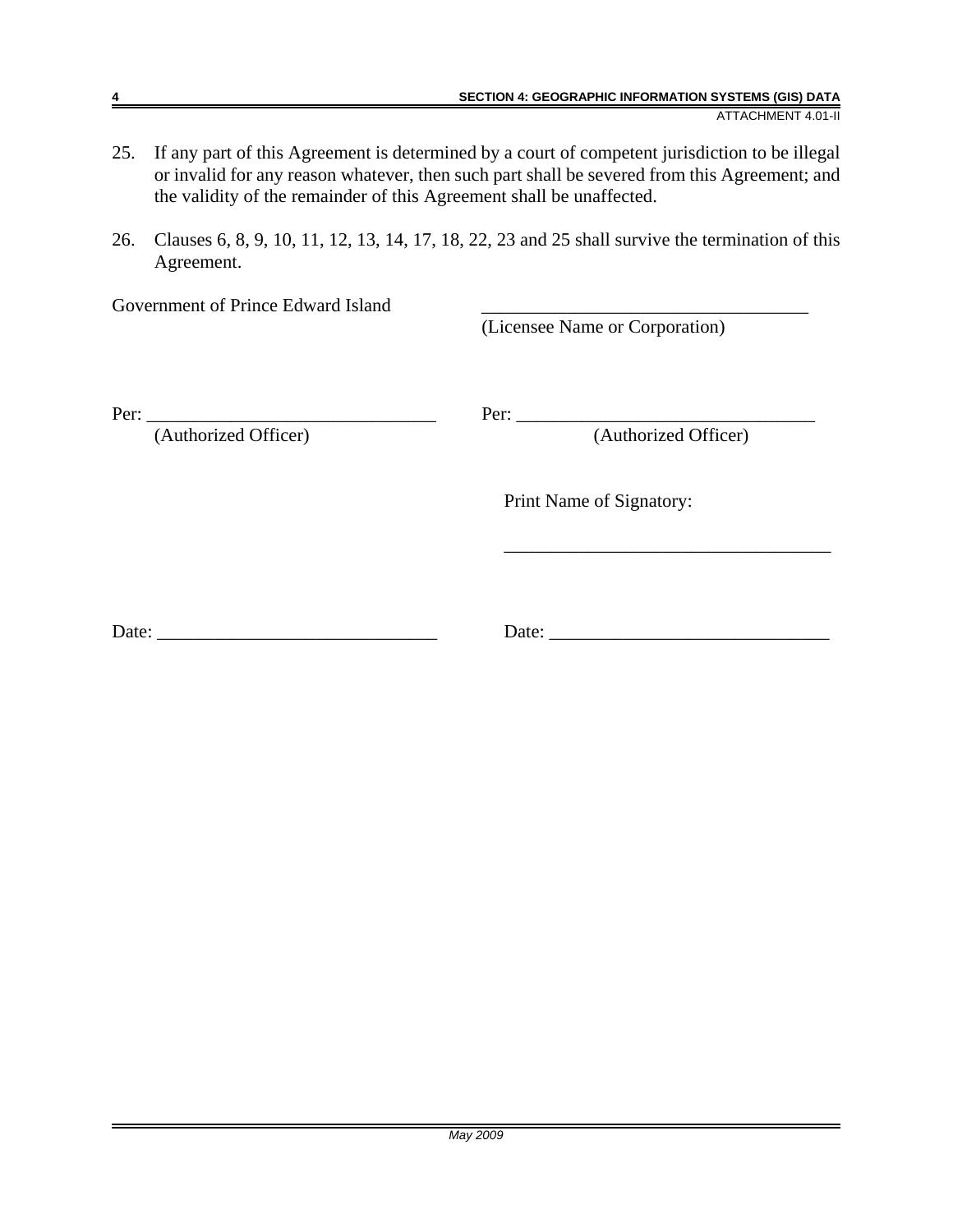#### **SCHEDULE "A"**

#### **STANDARD END-USER LICENSE**

- 1. "Supplied Data" means GIS related data as offered by P.E.I., including various dataset products within the P.E.I. Dataset product lines.
- 2. Fees are at standard product and service rates as periodically invoiced by P.E.I. and are payable on receipt of the invoice. Any amount not paid when due shall bear interest at the rate of 24% per annum calculated monthly.
- 3. "Term" means a period of one year commencing on \_\_\_\_\_\_\_\_\_\_\_\_\_\_\_\_\_. The Term shall automatically renew for successive one (1) year periods unless P.E.I. or the Licensee, by notice in writing given to the other party before the expiry of the current Term, advises that this Agreement is to terminate on the expiration of the current Term.
- 4. The Licensee's use of the Supplied Data shall be restricted to the Licensee's own internal use, that is for the Licensee's sole consumption and not for resale or redistribution, and may be shared with third parties subject to the following requirements:
	- (a) Any of the Supplied Data provided to third parties in the normal course of the Licensee's business can be provided in hard copy, one copy per third party, together with copyright notifications directed by P.E.I. Hardcopy distribution of the Supplied Data by a third party is not permitted.
	- (b) Any of the Supplied Data provided to third parties in the normal course of the Licensee's business can be provided in digital copy, together with copyright notifications directed by P.E.I., provided the third party has either signed a Third Party License (Undertaking) or the third party has signed a Standard End-User License for the same Supplied Data. Digital copy distribution of the Supplied Data by a third party is not permitted.
	- (c) All other uses of the Supplied Data are prohibited unless approved in writing by P.E.I.

| P.E.I.   | <b>LICENSEE</b> |
|----------|-----------------|
| Initials | Initials        |
| Date:    | Date:           |